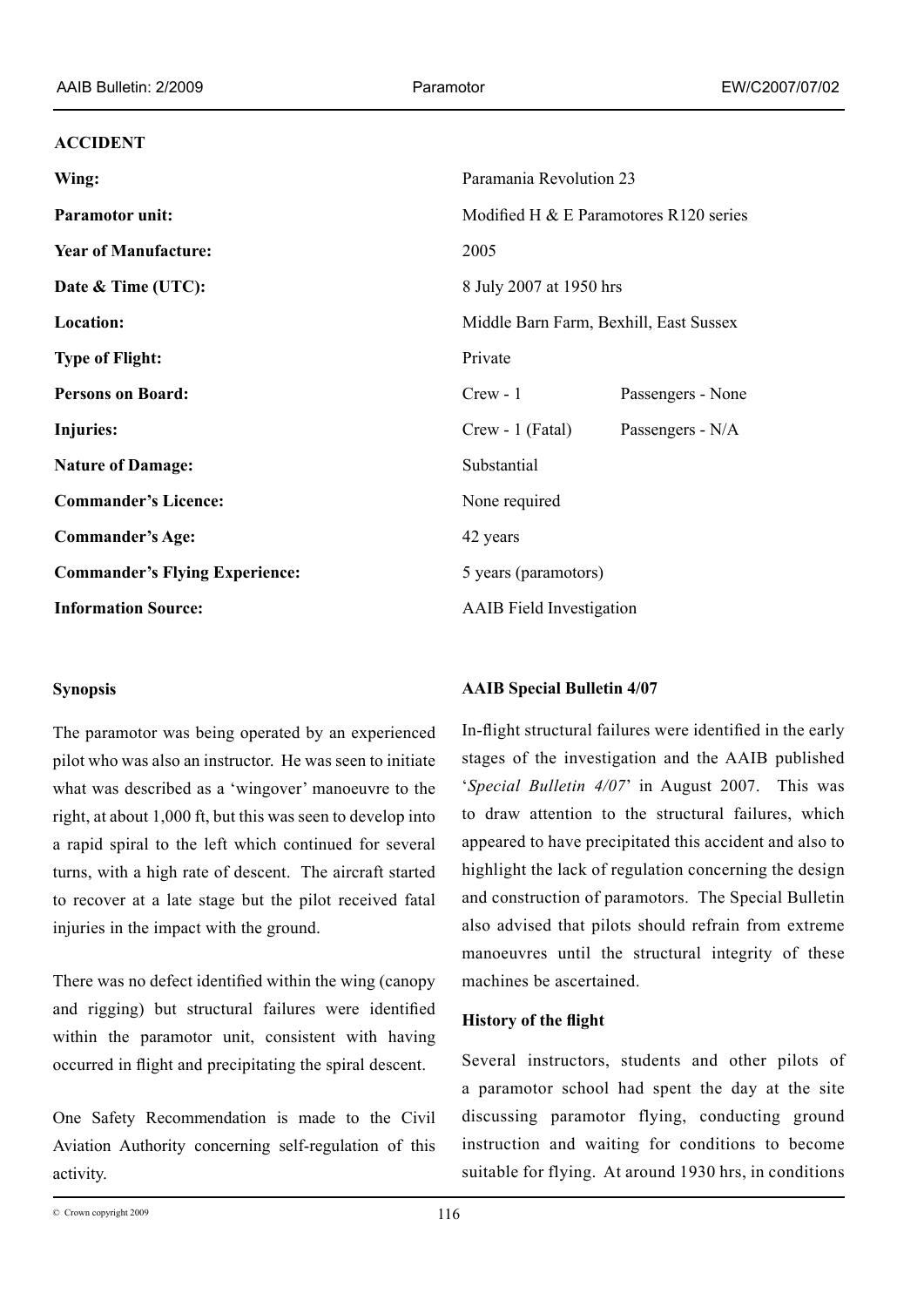described as a light west-southwesterly wind and good visibility, three of the more experienced pilots launched.

The pilot involved in the accident was flying a combination of wing and paramotor unit belonging to the school, at which he was an instructor. He had aborted his first three attempts to launch because on each occasion the wing made an uncommanded left turn. On the first launch the wing "dipped" left and the paramotor's propeller took "a couple of turns around the lines". Another paramotor pilot freed the lines, the pilot checked them himself and then prepared for the next launch. On the second and third launches the wing turned left again and the assisting pilot noticed that a buckle was caught in the webbing at the base of the lines, fouling the rigging: this was in the 'B' line webbing and resulted in the 'B' line being shorter than the other flying lines, inducing the uncommanded turn to the left. After the assisting pilot had freed the buckle, the pilot launched without apparent difficulty. He then climbed to approximately 500 ft and appeared to "attempt a wingover", during which the right side of the wing collapsed over approximately 40% of its span. It re-inflated almost immediately. The pilot then flew normally for several minutes and was seen to conduct some "low skimming", before climbing to approximately 1,000 ft.

From that altitude he appeared to initiate a wingover to the right but the aircraft almost immediately entered a wingover to the left that developed into a left-hand spiral. The first three turns of this spiral appeared "normal" to the witnesses, in the sense that the speed of rotation was similar to other spiral manoeuvres they had observed. However, the fourth and subsequent turns appeared to develop into a fast rotational manoeuvre in which the vertical axis

of the wing/paramotor unit combination appeared almost horizontal and the axis of rotation appeared to be between the wing and the harness. The aircraft completed five or six such turns until, at approximately 150 ft above the ground, witnesses heard the note of the engine increase, indicating to them that the pilot may have applied full power. The manoeuvre appeared to become less severe, as though the aircraft was beginning to recover to normal flight but, shortly afterwards, it was clear that it had hit the ground, although approximately the last 30 ft of the descent were obscured by low hedges and trees.

The school's other instructor directed another pilot, who was airborne at the time, to fly over to the site of the impact, some distance from the main gathering. Several witnesses made their way on foot or by car but were hampered by numerous ditches which separated the fields. Others alerted the emergency services, the first of which arrived in vehicles which were also unable to reach the site. One person was able to identify the location using a handheld GPS and directed the air ambulance to within a short distance of the injured pilot.

The pilot was attended at the scene by paramedics then flown to hospital. He remained unconscious throughout and died two days later.

#### **Pilot information**

The pilot had flown paragliders since the 1980s. Although no formal record of pilot experience existed (nor was required), family members recalled that he began to fly paramotors five years before the accident. He was a member of the British Microlight Aircraft Association (BMAA) and held a current Foot Launched Microlight Instructor Rating.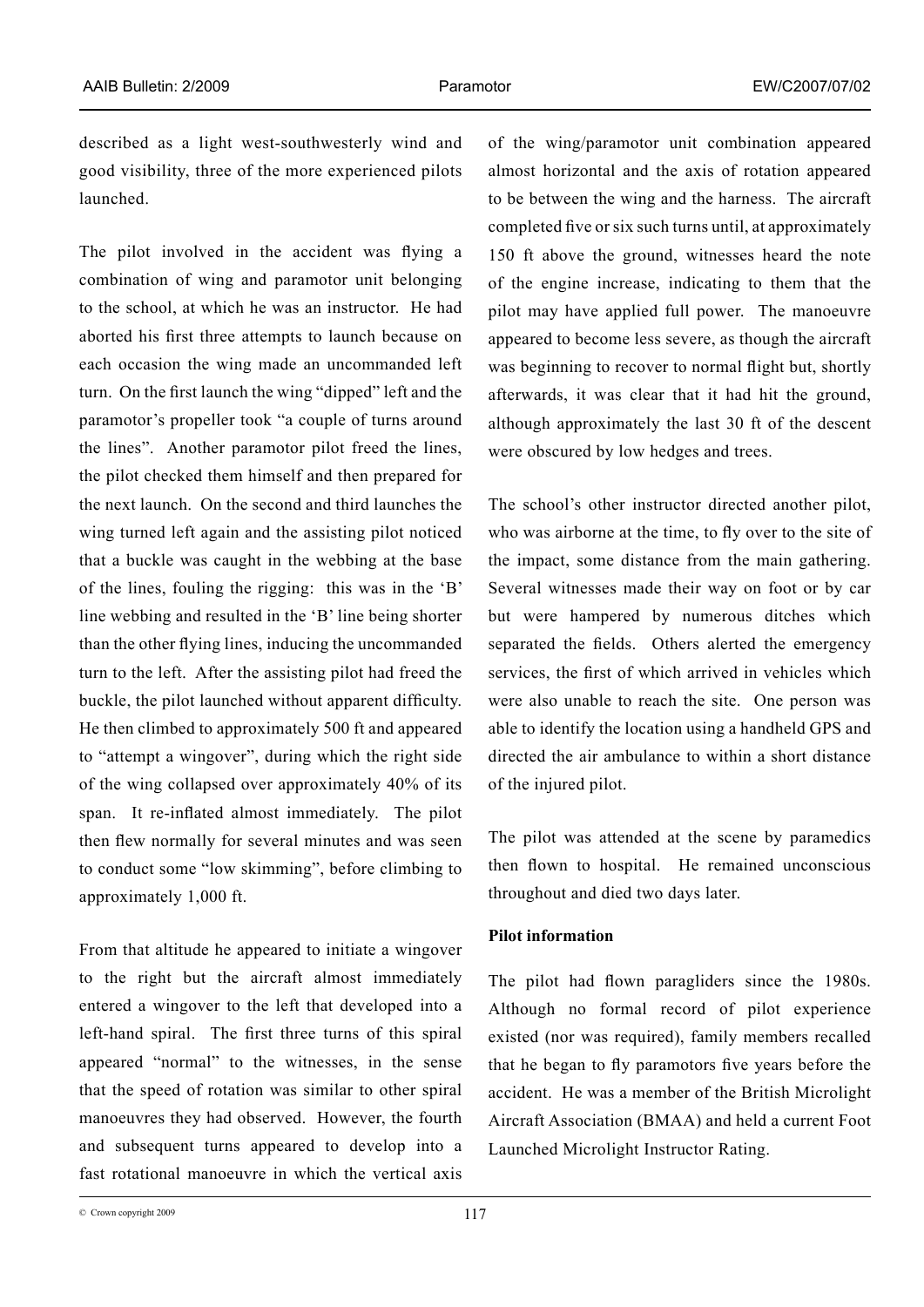Colleagues of the pilot described him as having a keen interest in improving the safety of the sport. Members of his family provided documentary evidence of this interest, including drafts of an amended syllabus of training to fly paramotors and notes of discussions he had with several other participants, regarding the foundation of a single organisation to oversee the sport.

### **Medical and pathological information**

The post-mortem revealed the presence of relatively severe coronary artery disease. No acute changes were evident, however, and it is likely that this was an incidental finding. The post-mortem report for HM Coroner stated that the cause of death was multiple injuries.

## **Meteorological information**

No official meteorological observations were available at the accident site. Other paramotor pilots present stated that the surface wind was from the west-southwest at about 4 mph. The wind was stronger aloft, "perhaps 16-18 mph" according to one pilot, but there was little or no thermal activity and no other turbulence. Visibility was "good", with a mostly clear sky and some cloud to the west with an estimated base at 4,000 ft.

### **Description of the paramotor**

A complete paramotor (Figure 1) consists of a wing (canopy) and a system of suspension lines and risers (shrouds), akin to a paraglider, and a lower 'paramotor unit' assembly, accommodating the pilot and powerplant. In the accident aircraft the wing and paramotor units came from separate manufacturers and the paramotor unit had been modified.

The fabric wing relies on air pressure at the leading edge to inflate it and produce its aerofoil shape. The upper and lower surfaces are stitched together at the trailing edge and around the wing tips, but the leading edge has openings and chordwise vertical ribs are attached to the upper and lower surfaces of the wing, dividing it into cells. Holes in the ribs permit the cross-flow of air, so that air pressure inside the wing is equalised. The air pressure inside the wing is dependent on airspeed and the direction of the relative airflow.

In this design, four sets of cords or 'lines' are attached to the lower surface of the wing at specific chordwise locations. The lines are made of synthetic fibre and are grouped according to their chordwise location. The 'A' lines are attached to the leading edge of the wing, with the 'B', 'C' and 'D' lines being attached at progressively more rearward positions on the wing. Thus, inadvertent shortening of the 'B' line webbing on the left, as mentioned earlier, would tend to induce an uncommanded turn in that direction.

The structure of the paramotor unit, the lower assembly, supports the engine and propeller, as well as the rear attachment of the occupant seat support webbing. Hinged arms extend forward from the structure and



**Figure 1** Paramotor aircraft - typical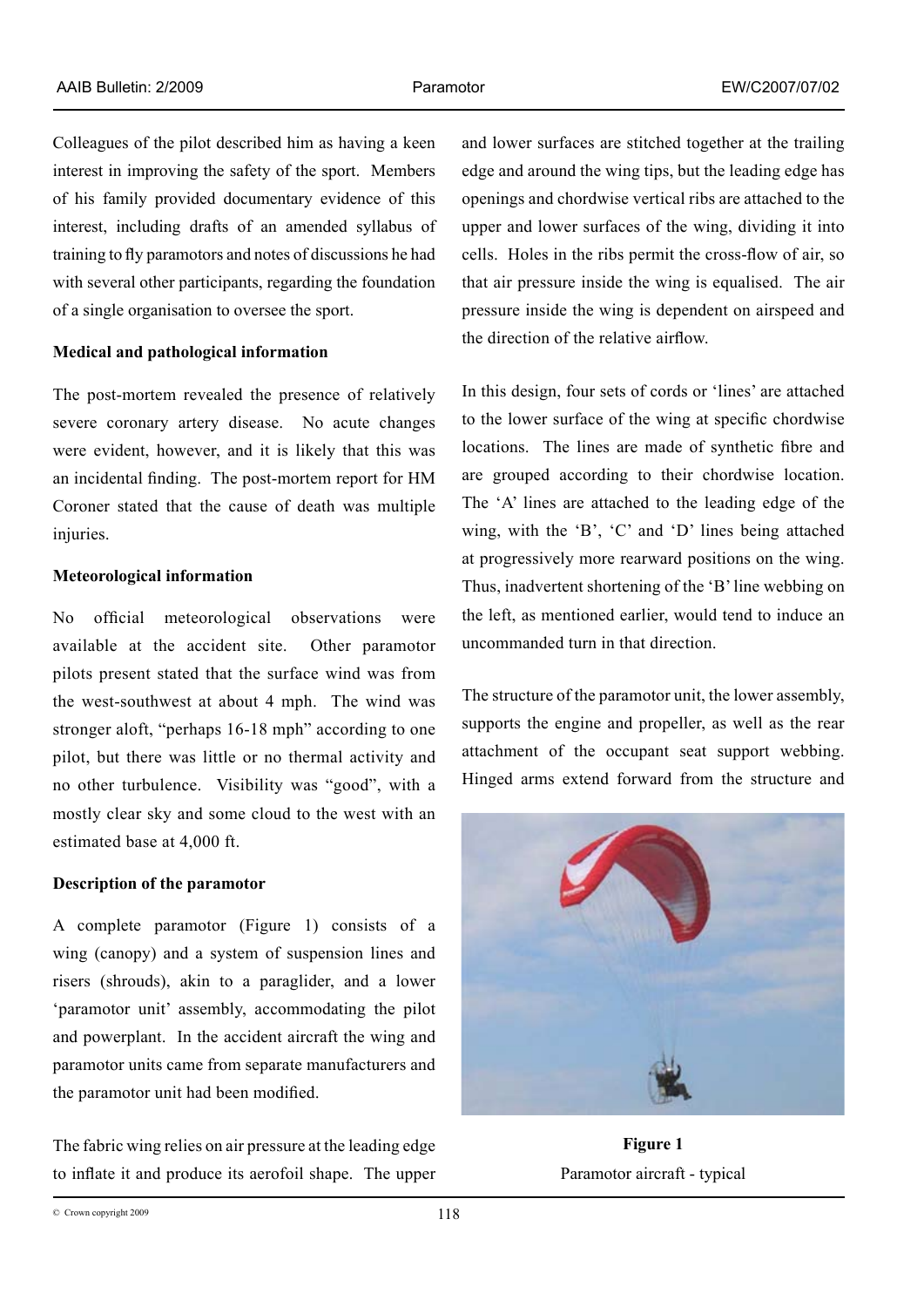during flight support the front attachment webbing of the seat. The arms are suspended at approximately mid-length by a system carrying the lift loads provided by the shrouds of the wing. Limit stops prevent the arms from rotating above a position approximately parallel to the seat base.

A series of holes in the arms enables the attachment point of the lift loads to be altered fore and aft. The largely unchanging load of the engine, propeller and fixed structure is centred behind the rear of the seat attachment, whereas the variable load provided by the occupant is positioned near the mid point of the seat. Variable fore and aft positioning of the lift attachments enables the balance of the system to be adjusted to allow for varying occupant weights.

The lift system is attached generally by shackles, the bolts/pins of which pass through specific holes in the arms chosen to create the desired balance between the suspended mass of the basic unit and that of the occupant. A system of webbing straps provides an alternative load path between the seat support fabric and the lift system, bypassing the arms and their attachments.

The fixed structure of the paramotor unit has slight asymmetry, to balance engine torque, causing the total suspended mass to be offset and leading to a difference in lift forces between the left and right sets of shrouds. This would normally lead to the unit having a curving flight path but the torque reaction of the engine and propeller act in the opposite direction, leading to a balanced condition where the combination has an approximately straight flight path when flying under typical engine power conditions.

# **Examination of damaged aircraft**

#### *General*

The paramotor structure, machinery, shrouds and wing from the accident were subjected to examination some days after the accident. Examination of the wing and shrouds revealed no evidence of damage which could be attributed to any in-flight loading. Sections of the fabric webbing forming the seat and harness had been cut; this is understood to have occurred during the rescue of the pilot.

The normal lift force attachments of the wing to the hinged arms of the paramotor unit had, however, suffered a number of failures, leaving the webbing straps as the sole attachments of the seat base to the shrouds. The nature of these failures did not indicate that they had resulted from the ground impact, which predominantly affected the pilot and was not immediately fatal. In contrast, very high locally concentrated forces had failed the metallic lift attachments.

The lift arms attached to this paramotor unit were not those originally fitted to it by the manufacturer and these arms had then been further modified. As noted above, each lift arm was equipped with a row of holes which enabled the lift load attachment position to be varied to take account of different occupant weights, allowing these to be balanced with the fixed weight of the engine, propeller and mounting structure. In this example, the right hand side of the paramotor unit was equipped with a fitting, not forming part of the original structure, which appeared to be positioned to alter the offset of the lift load from the centre line of the box section of the arm. On the left side, the lift shackle was attached in a more conventional way, by means of a shackle pin passing through one of the holes in the corresponding arm (Figures 2 and 3), thus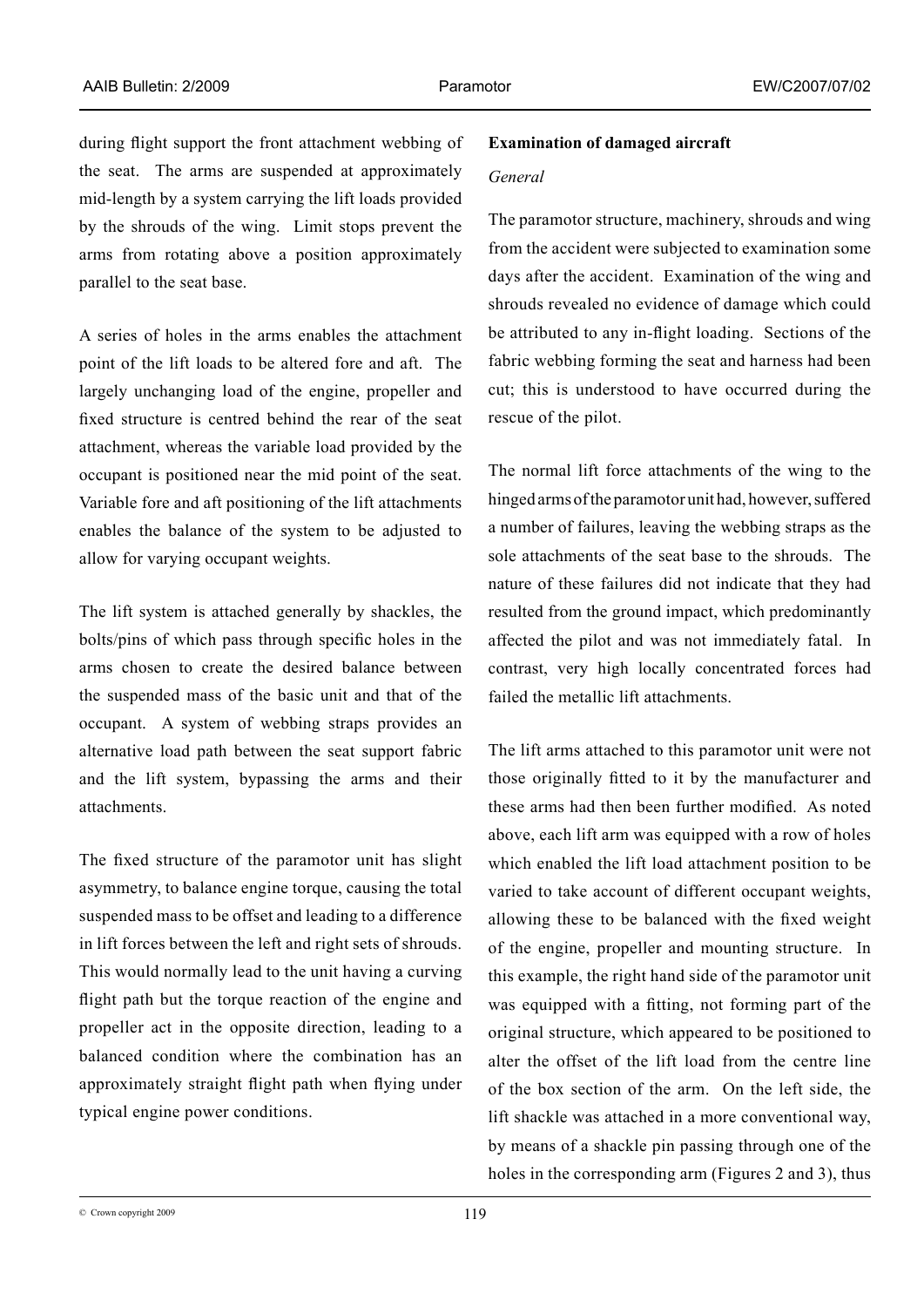

**Figure 2** Left lift arm, from above

enabling vertical lift loads to be carried by applying loading to the box section of the arm, without any offset of the load.

The additional fitting on the right side consisted of an internally-threaded cylindrical component, tapering to a reduced diameter cylindrical end section (Figure 4). This incorporated an eye-end through which passed a clevis pin, supporting a shackle to which the right-hand webbing was attached. The shackle was of the 'right‑angle' type, with the portion to which the webbing was attached orientated at 90° to the shackle-pin axis. Although the shackle initially appeared to have been deformed to this condition by loading, shackles with this geometry are available from, for instance, suppliers of yacht equipment.

The fitting had been secured to the arm by means of a bolt passing through a hole in the arm and into the internally threaded section of the body of the fitting. It was attached to the body via a helical thread insert.

The left arm had suffered a complex failure where the shackle-pin passed through the hole in the arm



**Figure 3** Left lift arm, outboard surface

(Figures 2 and 3). This appeared to be a bending failure in two axes allowing the clevis pin to break out of the hole but, after the failure, some remaining material in the box section surrounding the hole had allowed the forward end of the failed arm to remain united with the hinged end of the arm.

The right arm was not significantly damaged but the additional fitting, described above, had 'pulled out'



**Figure 4** Right lift arm, threaded connection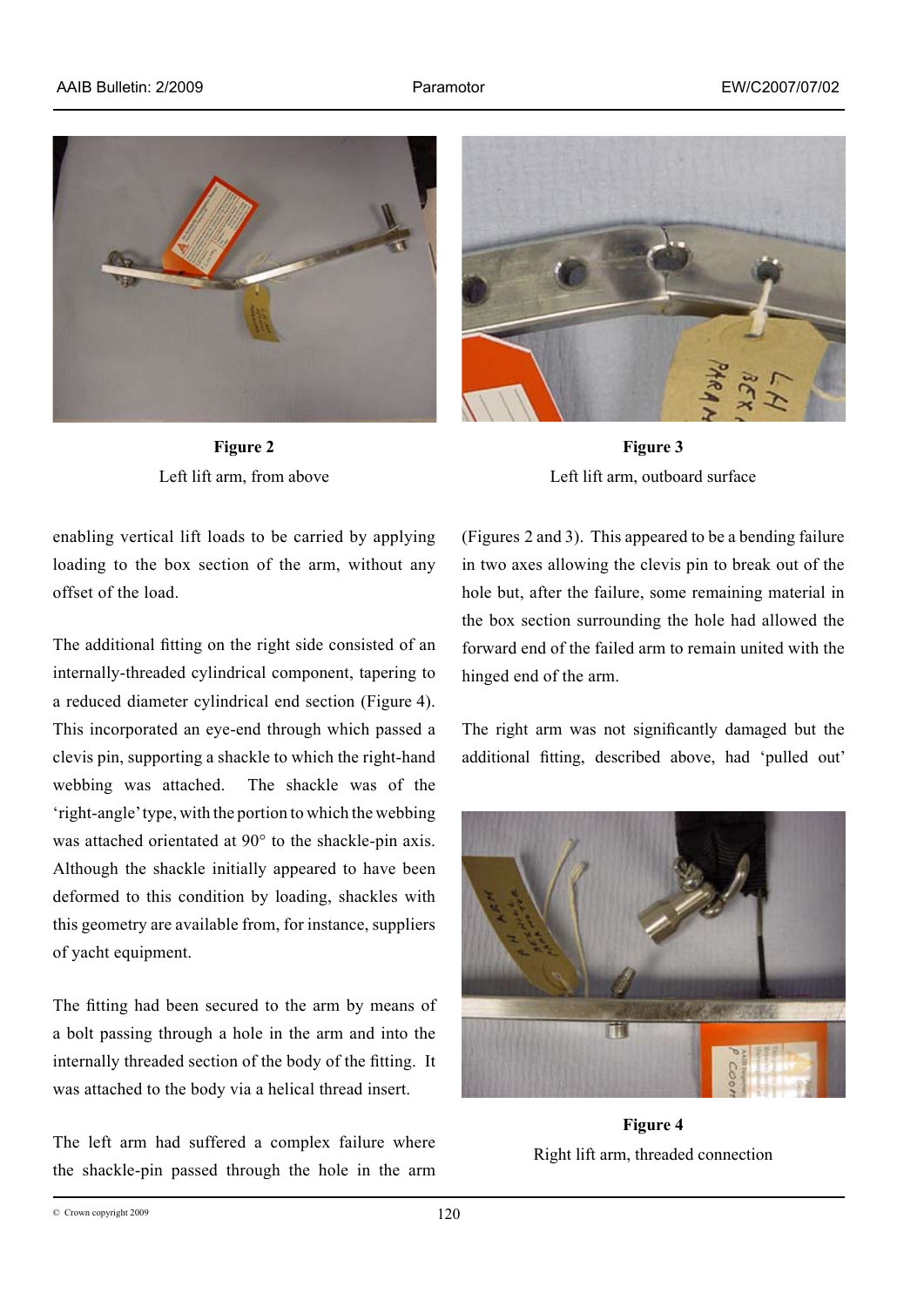(Figure 4) as a result of the threaded insert failing to retain the bolt within the body of that fitting, under the influence of an axial load component. This bolt was also found to be severely bent.

The plywood seat base, on which the pilot would be directly supported, appeared to have suffered partial fracture approximately along its centre line.

#### *Paramotor operations*

During the investigation it became apparent that lift arms occasionally deform and fail on paramotors during 'high load' manoeuvres, as do the plywood seat bases, but that safe continuation of flight has generally been achieved. In such circumstances, the additional webbing straps, which are normally slack, become the connection between the loaded mid-section of the seat and the load support system, bypassing the relevant arm. In doing so, however, they lose the precise degree of individual occupant balance previously established by the selection of the fore-and-aft attachment position.

The operation of a paraglider (that is, the unpowered type of equipment from which the paramotor family is derived) normally involves suspension of the harness and seat beneath the canopy, in a symmetrical condition. Certain manoeuvres, however, cause geometric asymmetry of this arrangement and 'normal' acceleration, resulting from manoeuvres, raise the shroud attachment loads well above those relating to the basic '1G' condition experienced in straight and level flight, or whilst gently altering flight direction.

As previously stated, the paramotor has a further complication in that the torque reaction of the propeller requires a built-in asymmetry of the lower mechanical unit to enable the machine to be easily flown in a straight line during normal powered transit flights.

There is thus a considerable range of load magnitudes and directions in which forces are applied to the arms.

During a dynamic manoeuvre, the increased loads may not be evenly distributed between left and right lift systems and failure of one system may cause sudden load transfer to the other side with a consequent 'domino' failure effect. With the differences in design and modification between the left and right support systems in this aircraft, the strengths of the left and right lift attachments, when loaded in any direction, would also be different. Since the loads can also vary in magnitude and direction, especially during manoeuvring flight, there would be a greater probability of an initial asymmetric failure leading to load transfer onto the second lift attachment and then rapidly to a further failure.

#### *Detailed examination*

The structural failures in the paramotor unit were examined in detail, both at the AAIB and at a specialist engineering agency. Based on the detail of the failures, and likely material strengths, a calculation was also made of the probable failure loads on the two sides.

Examination and sectioning of the right-hand load attachment fitting revealed that only two threads were fully engaged and a further four were only partly engaged. This would significantly reduce the failure load. In addition, a series of other variable factors would influence the strength of the attachments:

- (1) Equivalent bolt class of the insert (a function of material, heat treatment and detailed geometry)
- (2) Bolt hardness
- (3) Assumed number of thread depths engaged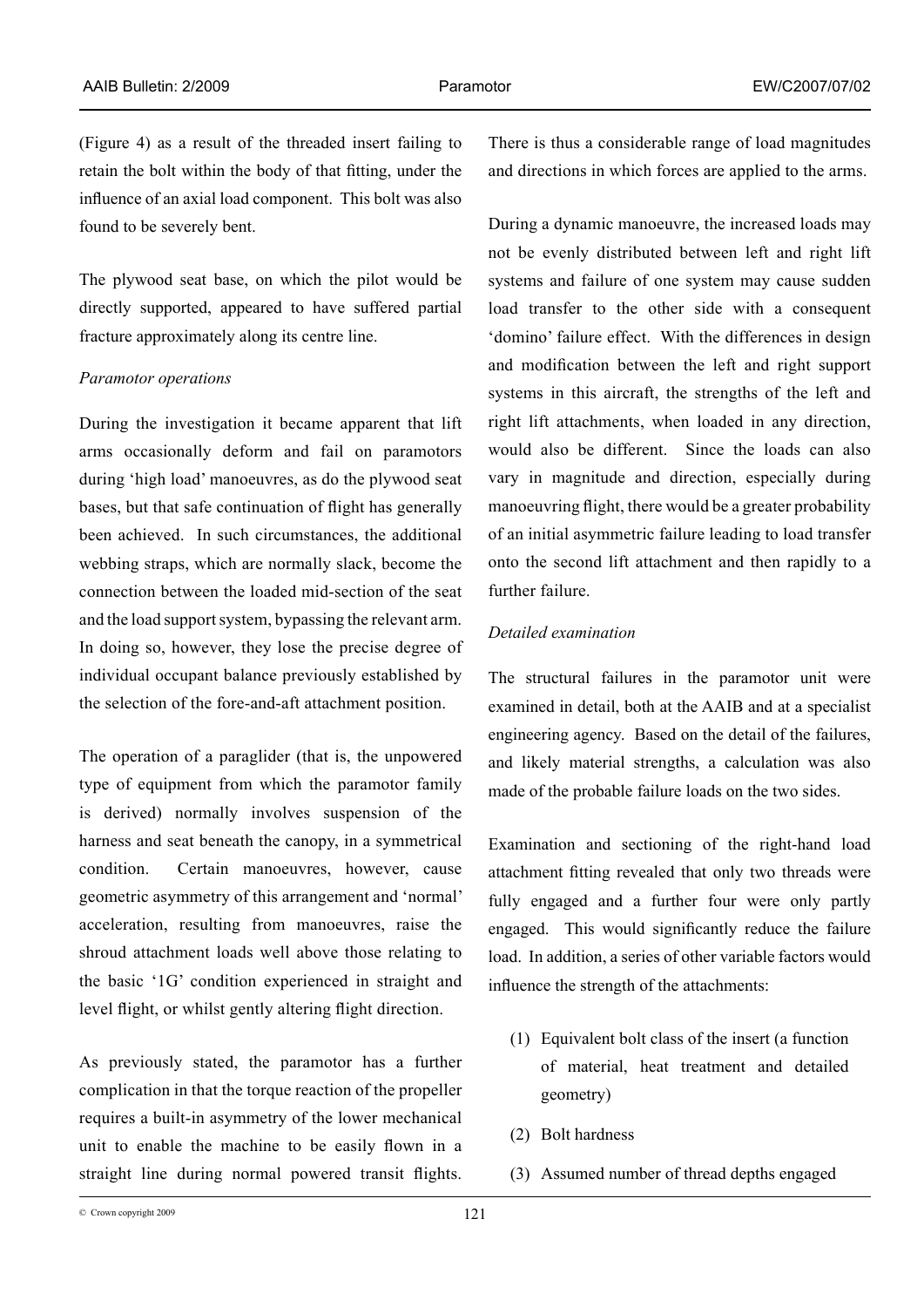- (4) Assumed level of engagement between insert and connector
- (5) Ultimate tensile load of bolt
- (6) Estimated remaining load capacity due to number of threads engaged
- (7) Estimated remaining load capability due to level of engagement of the insert
- (8) Magnification of tensile load due to applied moment
- (9) Initial static thread pre-loading resulting from torque/tension relationship arising from level of tightness of bolt in fitting.

Calculation showed that, with a direct load (at 90° to the bolt and fitting, the 'suspended' load), the strength of the right attachment was at its lowest. The failure load progressively increased to a maximum as the load angle changed from a direct lateral load on the bolt/ fitting assembly (directly suspended loading) to a pure axial load on the bolt (entirely lateral load imparted by canopy to lower unit).

The bending of the bolt during the failure of the fitting on the right arm indicated a substantial load component at right angles to the bolt axis. This suggested a failure load range falling only slightly above the lowest range of the figures predicted for a direct lateral bolt load. Circular regions of compressive distortion of the material of the right arm surrounding the shackle holes were evident. These indicated that the bolt had been torque-tightened into the fitting on a number of occasions, whilst mounted in a number of different holes. The hole occupied by the bolt on the occasion of the failure was amongst those with significant compressive distortion. Calculations showed that a reduction of load-carrying capacity would have

been created by elevated stresses in the thread form produced by the pre-load forces of the tightened bolt. The small number of threads engaged would also have reduced the attachment strength.

In summary, the conclusion from the calculation of the failure loads was that it was probable that the failure of the bolted attachment (the right side of the paramotor unit) occurred first and load transfer to the shackle/pin attachment (the left side) followed. This sequence was further indicated by the bending directions of the failed left-hand arm, suggesting its failure load occurred after the seat and occupant had rotated about a longitudinal axis following failure of the right-hand attachment.

The likely effect of this sequence is detailed in the Analysis section at the end of this report.

# **Wing characteristics**

The advent of 'reflex' wing designs, of which the Paramania Revolution series is an example, has caused a debate within the paraglider and paramotor communities concerning their characteristics and the effects on flight handling. Features of the reflex wing design may cause behavioural differences between this and the more established wing types and such differences may be to the flight path following significant control inputs, but would not manifest themselves in normal flight.

# **Eyewitness accounts**

There were detailed accounts from witnesses with a range of levels of experience. One witness, who knew the accident pilot and was himself an experienced paramotor pilot, commented that "he had self-induced (the initial spiral manoeuvre) at good height but then accelerated. The canopy was juddering which is typical of high speed." With reference to the broken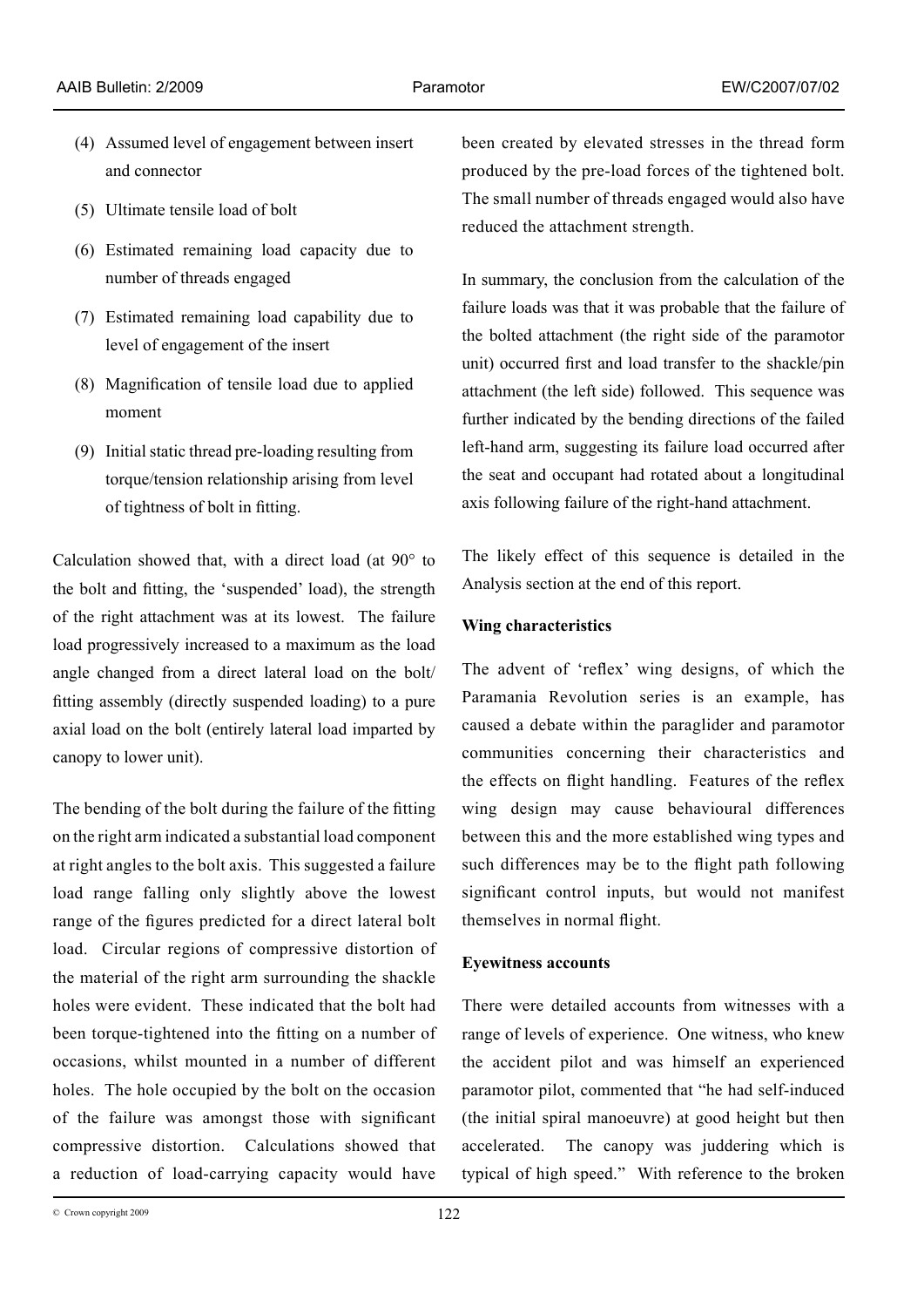arms of the paramotor unit, he explained that "a left break would cause a right turn and vice versa."

One of the students stated that ground training earlier in the day had included a discussion of recovery from spirals, which involved using the reserve parachute if the paramotor failed to recover from a spiral in three turns. The student recalled being told that "a reserve might work even from 80 ft". The student noted that a reserve parachute is normally an individual purchase and that no reserves were fitted to the club machines. The accident pilot was flying a club machine, to which no reserve parachute was attached during the accident flight.

Another student stated that he understood a "spiral" to involve a high rate of rotation with a high rate of descent, but did not consider this an unusual manoeuvre for an experienced pilot. He had seen several pilots, including the pilot involved in the accident, conduct the manoeuvre on previous flights. Stressing that the accident pilot did not indulge in reckless manoeuvres, one witness commented that a spiral dive was "probably the most radical thing he (the accident pilot) did".

### **Regulatory background**

The operation of paramotors, in common with all other aircraft in the UK, must comply with the Rules of the Air promulgated in the Air Navigation Order (ANO) in relation to collision avoidance, weather and flight over built up areas. However, they enjoy significant exemptions from registration, certification, maintenance and licensing requirements.

Article 153 of the ANO states:

*'The CAA may exempt from any of the provisions of this Order (other than articles 85, 87, 93, 138, 139, 140, 141 or 154) or any regulations made thereunder, any aircraft or persons or classes of aircraft or persons, either absolutely or subject to such conditions as it thinks fit.'*

In the United Kingdom the issue was first addressed in Aeronautical Information Circular (AIC) 109/2000 – *'Foot launched powered flying machine: (powered paragliders and hang gliders)',* issued by the Civil Aviation Authority on 14 December 2000. It stated that:

*'The arrangements described in this Circular for the operation of such Foot Launched Powered Flying Machines (FLPFMs) have been established with the specific intention of deregulating the activity as much as possible.'*

The Circular included a statement exempting FLPFMs from certain provisions of the Air Navigation Order 2000.

On 24 December 2003 the CAA issued the 'Letter of Consultation – '*Proposal to Amend Article 129 of the Air Navigation Order 2000 to regularise the operation of foot launched self-propelled hang-gliders (including paragliders) in the United Kingdom'*. This document discussed progress on the issue since the issue of AIC 109/2000, noting that since such aircraft were excluded from regulation by the European Aviation Safety Agency (EASA) any regulatory measures remained a matter for national arrangements. It noted that:

 $\degree$  Crown copyright 2009  $\degree$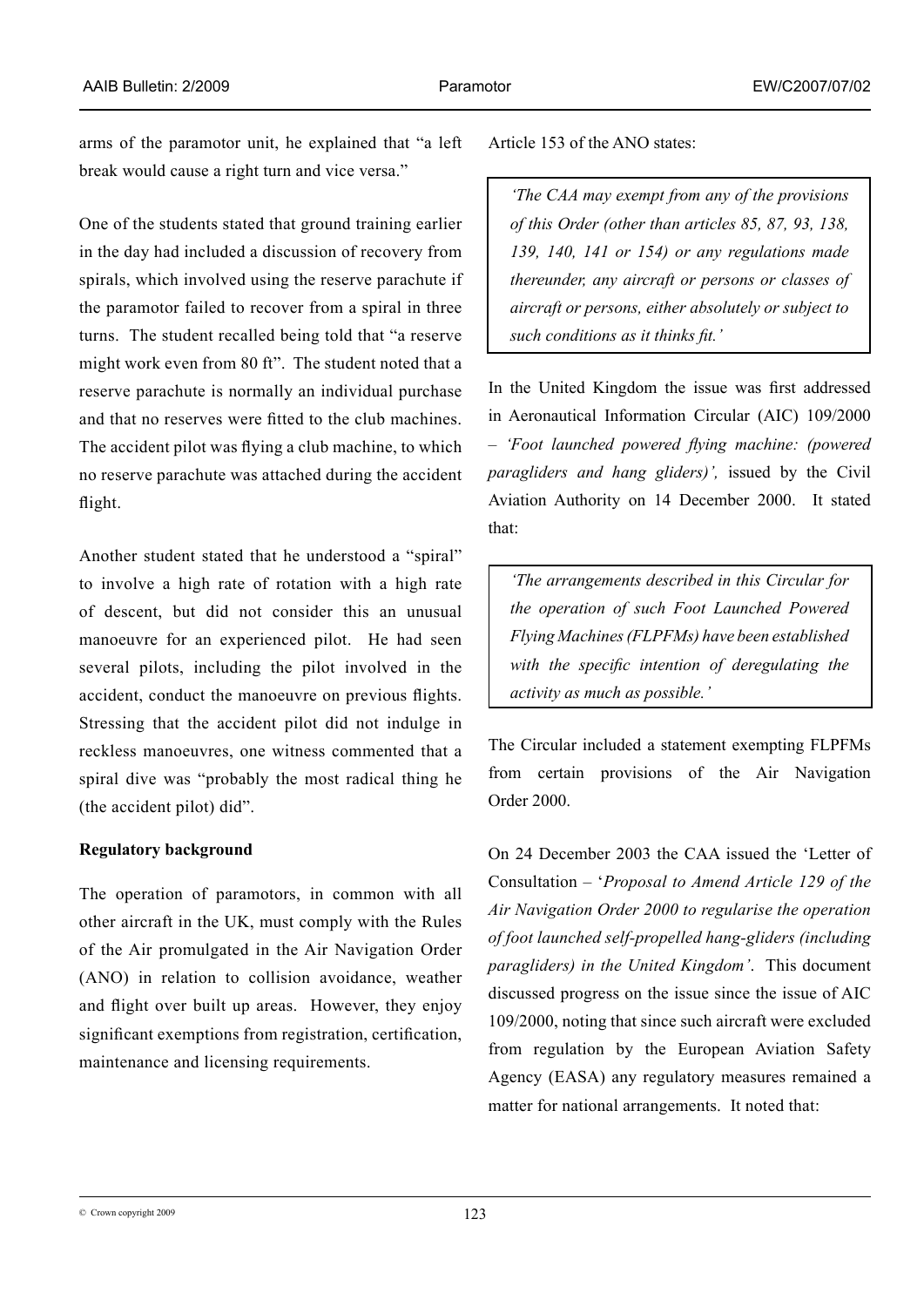*'Application of conventional aeroplane requirements would be unlikely to have significant safety benefits.'*

In support of this contention, Annex B to the Letter included the following statements:

*'Some flying activities have always been conducted without CAA regulation, for example gliding which can be considered to be selfregulated by the British Gliding Association (BGA). Hang-gliding and paragliding are newer forms of gliding and these operate on a similar basis. In each case these arrangements have been developed and refined over many years, to the satisfaction of the regulator and the relevant airsports association or governing body. The degree of supervision that can be exercised varies from one activity to another. Gliding is of necessity conducted in a club environment, whereas paragliders and paramotors can take off from any suitable site and as a consequence do not easily lend themselves to increased supervision. Nevertheless, structured training syllabi and a culture of responsibility are evident in all these activities. Safety education and information is engendered through a variety of means: by national associations, within the clubs and by individual instructors.'*

The Letter concluded that:

*'if the proposed course of action (to amend the Article 129) were to be rejected, the existing legal provisions for aeroplanes would be applicable to foot-launched powered aircraft. This would have some cost implications* 

*for owners, operators and the CAA, yet the registration, certification, maintenance and licensing requirements would be unlikely to have significant safety benefits.'*

In the subsequent amendment of the ANO dated January 2007, Article 129 became Article 155.

# **Definition of self-propelled hang-glider**

For regulatory purposes paramotor aircraft fall within the definition of self-propelled hang-gliders and are defined in Article 155 of the ANO as follows:

*'Self-propelled hang-glider' means an aircraft comprising an aerofoil wing and a mechanical propulsion device which:*

- *(a) is foot launched;*
- *(b) has a stall speed or minimum steady flight speed in the landing configuration not exceeding 35 knots calibrated airspeed;*
- *(c) carries a maximum of two persons;*
- *(d) has a maximum fuel capacity of 10 litres; and*
- *(e) has a maximum unladen weight, including full fuel, of 60 kg for single place aircraft and 70 kg for two place aircraft;'*

Article 155 also states that:

*'a reference in this Order to a glider shall include a reference to a self-sustaining glider and a self-propelled hang-glider.'*

Consequently, any regulation or exemption applying to gliders also applies to paramotors.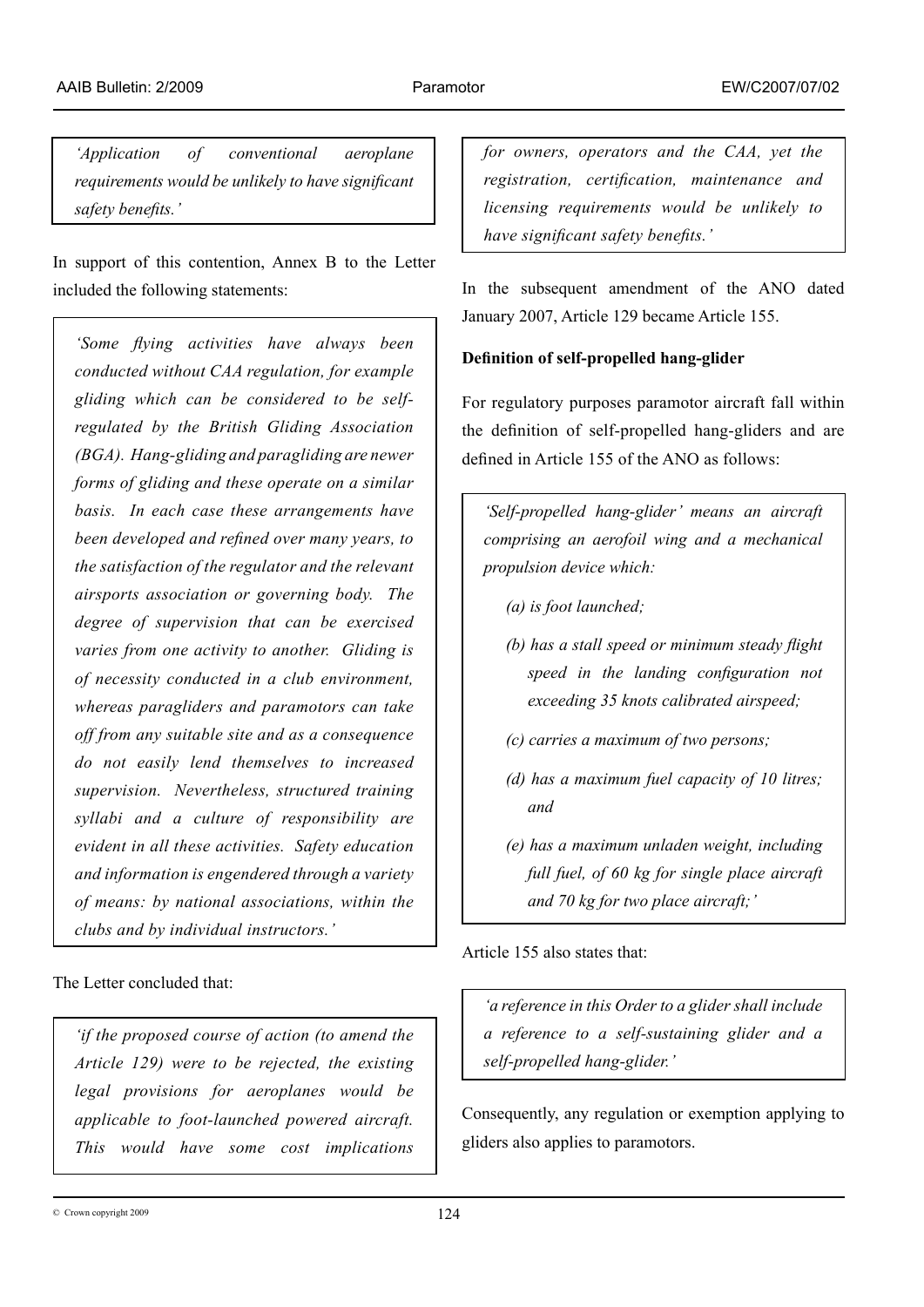Under the terms of Articles 3 and 8 of the ANO respectively, a paramotor operating on a private flight which takes place entirely over the United Kingdom is thus exempt from the requirement to be registered or to have a certificate of airworthiness. Under the terms of Article 26, the pilot of a paramotor aircraft operated in this way is not required to hold a licence.

### **Organisational information**

The school with which the pilot was associated was affiliated to the BMAA. In the United Kingdom, the operation of paramotors is supported by both the BMAA and the British Hang gliding and Paragliding Association (BHPA). Historically the BMAA has been associated most closely with small fixed-wing flying machines and states on its website that:

*'The British Microlight Aircraft Association looks after the interests of microlight owners in the UK. It is an organisation approved by the Civil Aviation Authority (CAA) and has powers delegated to it to control training and airworthiness.'*

Similarly, the BHPA states on its website that:

*'The British Hang Gliding & Paragliding Association oversees pilot and instructor training standards, provides technical support, such as airworthiness standards, runs coaching courses for pilots, and supports a network of recreational clubs and registered schools, providing the infrastructure within which UK hang gliding and paragliding thrive.'*

Participants in the sport may, but are not required to, be members of either organisation. Neither organisation is in fact responsible for the airworthiness of paramotors and, because no licence is required to operate them, neither organisation has any practical control over training to do so. Both previously offered a syllabus of suggested training but the BMAA ceased to do so in April 2008. Nevertheless, the BMAA and BHPA communicate on matters relating to paramotor operation and the BMAA has stated that it refers to the BHPA questions from participants regarding training. Referring to paramotors as '*foot launched microlight aircraft*, the BMAA is recognised by the Fédération Aéronautique Internationale (the world governing body for air sports and aeronautic world records) as a competent organisation for records and competitions involving these aircraft.

#### **Other applicable legislation**

Annex 6 to the Memorandum of Understanding between the Health and Safety Executive (HSE) and the CAA Safety Regulation Group, entitled '*Recreational Flying and Parachuting'*, outlines the interface between the HSE and the CAA in relation to the health and safety of persons involved with, or affected by, recreational flying activities and parachuting. In this context parachuting is taken to include paragliding though not specifically paramotoring. It states, in part:

*'The CAA is responsible, under the terms of the Civil Aviation Act and the Air Navigation Order (ANO) for generally regulating the safety of all aviation activities.* 

*In all cases overall responsibility for the safe regulation of the flying activity remains with the CAA, however the CAA recognises the important role played by the governing bodies of sport. The degree of self-regulation exercised by these sporting bodies is not the same for each activity.'*

 $\degree$  Crown copyright 2009  $125$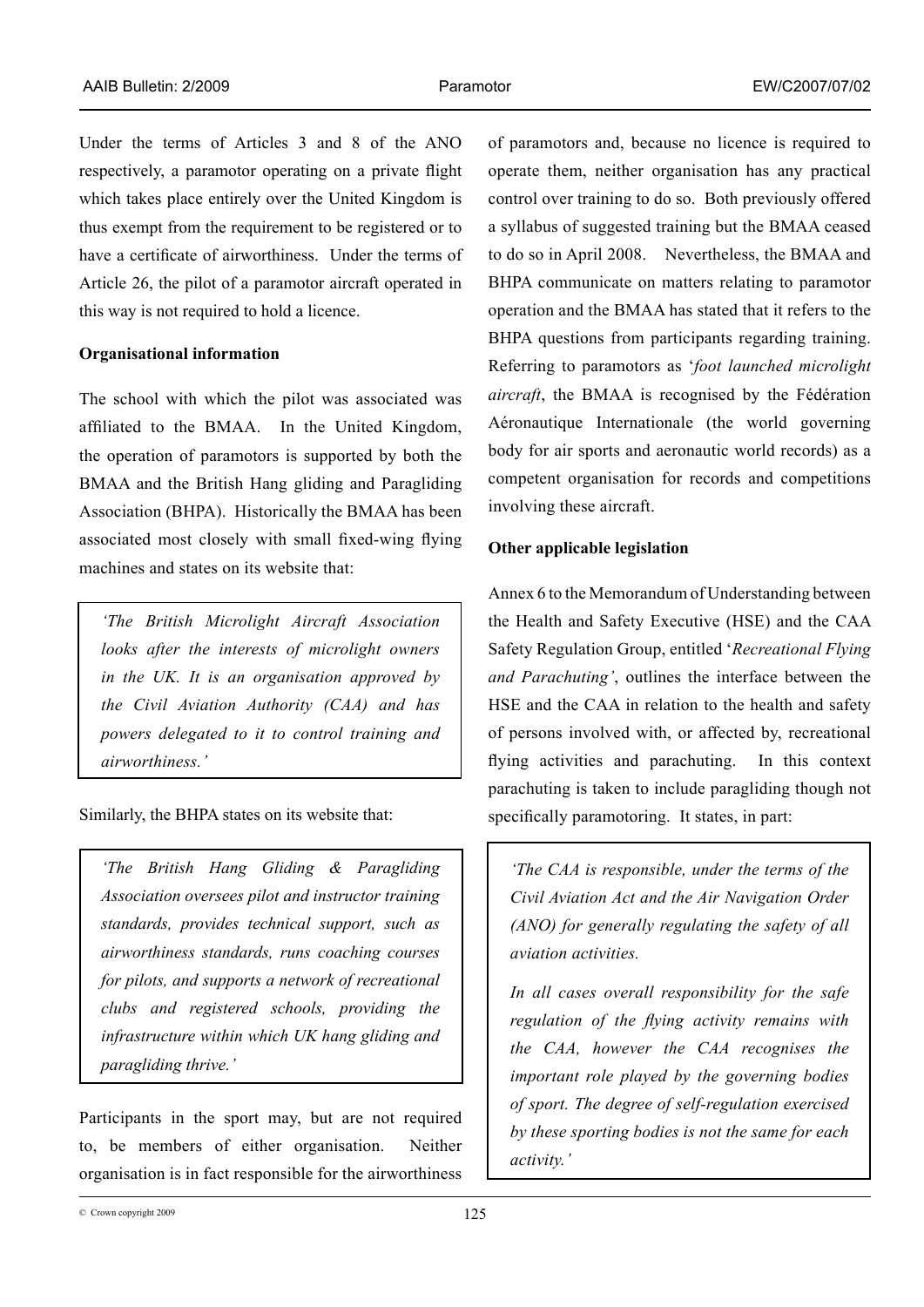Also,

*'The HSE and the relevant Local Authority (LA) are responsible for enforcing health and safety law at all premises.* 

*Health and Safety Commission (HSC) policy is that duplication of regulatory effort should be avoided. Therefore, HSE inspectors/LA enforcement officers would not normally take enforcement action on those matters which are subject to legislation enforced by the CAA. This includes matters relating to airworthiness of aircraft and the competence, training and conduct of pilots. However, if HSE/LA inspectors have reason for concern they should report this to the relevant authority.'*

It concludes that:

*'The CAA will lead on those issues which concern the conduct of any flying activity itself. The HSE/LA will lead on those issues which concern the safety of premises and groundbased activities which involve employment, the self-employed or the provision of non-domestic premises as a place of work.'*

# **Analysis**

# *Engineering aspects*

Following this accident unusual damage, not consistent with ground impact was found in the failures of both lift arm attachments, and of the plywood seat. This damage appeared consistent with the behaviour of the paramotor observed by the witnesses on the ground. The calculations of the likely failure loads on the two sides, and the distortion of the hardware, indicated that the right-hand attachment fitting probably failed first. This

 $\degree$  Crown copyright 2009  $126$ 

could have precipitated the failure of the left lift arm, at the hole in that arm supporting the clevis pin carrying the flight loads.

# *Effect of structural failure on flight control*

Failure of the bolted (right-hand) attachment would result in an effective increase in the length of the lines on the right-hand side and an increased tendency of the paramotor to turn left. If the paramotor was already in a left-hand spiral, this would increase the speed of the spiral and might make recovery difficult using conventional control inputs. If the left-hand attachment failed subsequently it would restore some symmetry to the control system and allow the aircraft to recover more readily, which might accord with the sequence of manoeuvres and the partial recovery seen by some witnesses. It is likely, however, that this change occurred too late for the pilot to effect a complete recovery before striking the ground.

The lack of recorded information (from photographs, video, radar or onboard recording) made it impossible to quantify the speeds and attitudes of this aircraft's final manoeuvres. However, it is likely that a combination of the manoeuvring and the modified structure were the significant contributing factors in the accident.

# *Possible 'fouling' of the rigging buckle*

During the three unsuccessful launches, fouling of the buckle in the webbing of the left lines resulted in the 'B' line being shorter than the other flying lines to the extent that it induced an uncommanded left turn. The success of the fourth launch indicates that the buckle was no longer fouled when the paramotor was launched. The geometry of the webbing under flight load is such that the buckle could not then have become fouled except if this load was removed. The only opportunity for